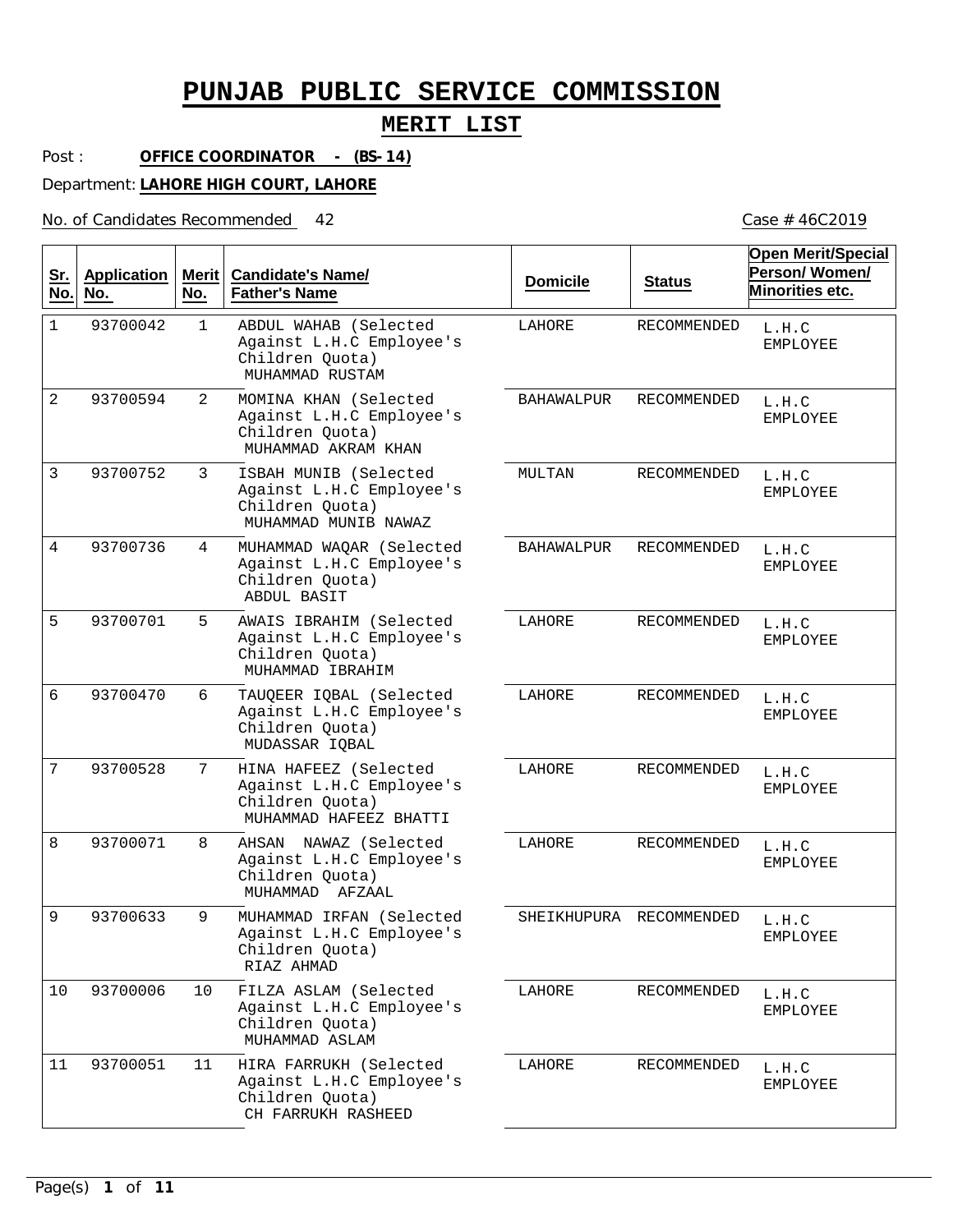## **MERIT LIST**

Post : **OFFICE COORDINATOR - (BS-14)**

Department: **LAHORE HIGH COURT, LAHORE**

No. of Candidates Recommended

| <u>Sr.</u><br>No. | <b>Application</b><br>No. | Merit<br>No. | <b>Candidate's Name/</b><br><b>Father's Name</b>                                                             | <b>Domicile</b> | <b>Status</b>           | <b>Open Merit/Special</b><br>Person/Women/<br>Minorities etc. |
|-------------------|---------------------------|--------------|--------------------------------------------------------------------------------------------------------------|-----------------|-------------------------|---------------------------------------------------------------|
| 12                | 93700813                  | 12           | MUHAMMAD AFNAN ASIF<br>(Selected Against L.H.C<br>Employee's Children Quota)<br>MUHAMMAD ZUBAIR ASIF         | LAHORE          | RECOMMENDED             | L.H.C<br><b>EMPLOYEE</b>                                      |
| 13                | 93700527                  | 13           | SYED TOOR ALI AMMAR SHAH<br>(Selected Against L.H.C<br>Employee's Children Quota)<br>SYED NASIR ALI SHAH     | LAHORE          | RECOMMENDED             | L.H.C<br><b>EMPLOYEE</b>                                      |
| 14                | 93700176                  | 14           | MUHAMMAD MUGHEES ZAHID<br>(Selected Against L.H.C<br>Employee's Children Quota)<br>RANA ZAHID BASHIR         | LAHORE          | RECOMMENDED             | L.H.C<br><b>EMPLOYEE</b>                                      |
| 15                | 93700241                  | 15           | WAQAS AHMED (Selected<br>Against L.H.C Employee's<br>Children Quota)<br>WAQAR AHMED                          | CHAKWAL         | RECOMMENDED             | L.H.C<br><b>EMPLOYEE</b>                                      |
| 16                | 93700297                  | 16           | HAFIZ MUHAMMAD BILAL<br>(Selected Against L.H.C<br>Employee's Children Quota)<br>MUNIR AHMED CHAUHAN         | LAHORE          | RECOMMENDED             | L.H.C<br><b>EMPLOYEE</b>                                      |
| 17                | 93700371                  | 17           | RAMSHA SEHR (Selected<br>Against L.H.C Employee's<br>Children Quota)<br>MUHAMMAD SAEED ASLAM                 |                 | SHEIKHUPURA RECOMMENDED | L.H.C<br><b>EMPLOYEE</b>                                      |
| 18                | 93700801                  | 18           | HAFIZ MUHAMMAD HAMMAD<br>(Selected Against L.H.C<br>Employee's Children Quota)<br>MUHAMMAD SALEEM            | LAHORE          | RECOMMENDED             | L.H.C<br><b>EMPLOYEE</b>                                      |
| 19                | 93700703                  | 19           | SAIM UMAR (Selected Against<br>L.H.C Employee's Children<br>Quota)<br>WASEEM MAQSOOD                         | LAHORE          | RECOMMENDED             | L.H.C<br><b>EMPLOYEE</b>                                      |
| 20                | 93700789                  | 20           | MUHAMMAD WASEEM SALEEM AWAN<br>(Selected Against L.H.C<br>Employee's Children Quota)<br>MUHAMMAD SALEEM AWAN | LAHORE          | <b>RECOMMENDED</b>      | L.H.C<br><b>EMPLOYEE</b>                                      |
| 21                | 93700183                  | 21           | NAVEED AKRAM (Selected<br>Against L.H.C Employee's<br>Children Quota)<br>MUHAMMAD AKRAM                      | LAHORE          | RECOMMENDED             | L.H.C<br><b>EMPLOYEE</b>                                      |
| 22                | 93700593                  | 22           | FEROZ AHMAD MASOOD (Selected BAHAWALPUR<br>Against L.H.C Employee's<br>Children Quota)<br>MASOOD UL HASSAN   |                 | RECOMMENDED             | L.H.C<br><b>EMPLOYEE</b>                                      |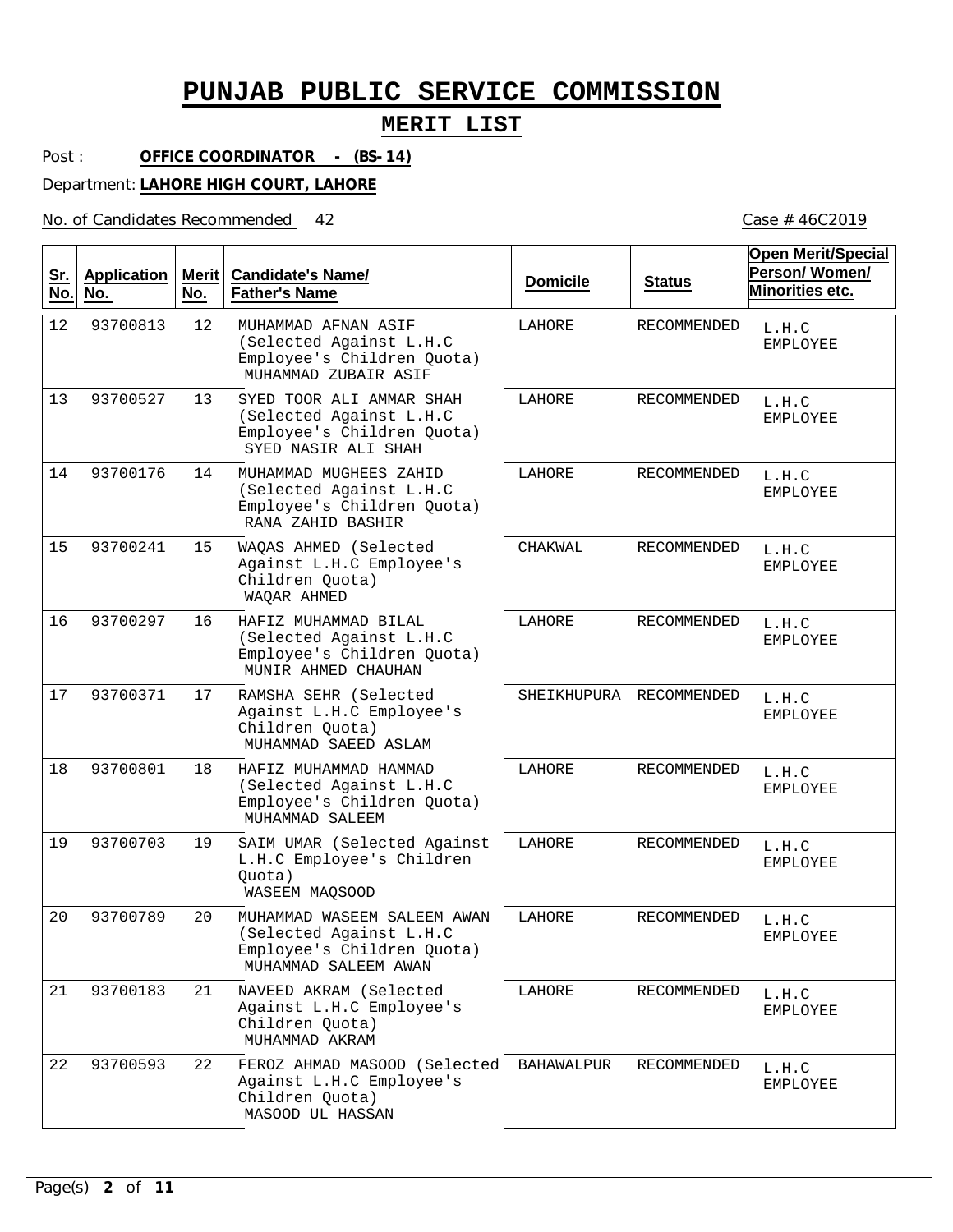### **MERIT LIST**

Post : **OFFICE COORDINATOR - (BS-14)**

Department: **LAHORE HIGH COURT, LAHORE**

No. of Candidates Recommended

25  $26$ 27 32 41 44 47 51 58 66 73 77 82 MUHAMMAD SHOAIB NOOR (Selected Against L.H.C Class-IV Emp) MUHAMMAD AQEEL HASSAN (Selected Against L.H.C Class-IV Emp) ABDUR REHMAN (Selected Against L.H.C Employee's Children Quota) HAFIZ MUHAMMAD ISLAM (Selected Against L.H.C Class-IV Emp) ABDULLAH (Selected Against L.H.C Class-IV Emp) ABDUL QAYYUM AHMAD (Selected Against L.H.C Class-IV Emp) MUHAMMAD ABUBAKAR (Selected Against L.H.C Class-IV Emp) AMBER ALI JAN (Selected Against L.H.C Class-IV Emp) MUHAMMAD NAEEM (Selected Against L.H.C Class-IV Emp) WASEEM AKRAM (Selected Against L.H.C Class-IV Emp) RIZWAN HAIDER (Selected Against L.H.C Class-IV Emp) MUHAMMAD ZUBAIR SHAUKAT (Selected Against L.H.C Class-IV Emp) FAKHAR ABBAS (Selected Against L.H.C Class-IV Emp) CH. NOOR MUHAMMAD MUHAMMAD SHABIR RIAZ AHMAD SHAMAS UD DIN MUHAMMAD SADIQ ABDUL RAUF MUHAMMAD AFZAL GHULAM ALAMBEER GHULAM RASOOL MUHAMMAD AKRAM GHULAM HAIDER SHAUKAT ALI QARI GHULAM ABBAS 23 24 25 26  $27$ 28 29 30 31 32 33 34 35 93700463 93700416 93700020 93700691 93700358 93700009 93700433 93700632 93700403 93700067 93700337 93700851 93700338 LAHORE MULTAN LAHORE LAHORE LAHORE LAHORE SAHIWAL LAHORE KHANEWAL LAHORE BAHAWALPUR SHEIKHUPURA RECOMMENDED LAHORE RECOMMENDED RECOMMENDED RECOMMENDED RECOMMENDED RECOMMENDED RECOMMENDED RECOMMENDED RECOMMENDED RECOMMENDED RECOMMENDED RECOMMENDED RECOMMENDED **Sr. No. Application No. Merit No. Candidate's Name/ Father's Name Domicile Status Open Merit/Special Person/ Women/ Minorities etc.** L.H.C CLASS-IV EMP L.H.C CLASS-IV EMP L.H.C EMPLOYEE L.H.C CLASS-IV EMP L.H.C CLASS-IV EMP L.H.C CLASS-IV EMP L.H.C CLASS-IV EMP L.H.C CLASS-IV EMP L.H.C CLASS-IV EMP L.H.C CLASS-IV EMP L.H.C CLASS-IV EMP L.H.C CLASS-IV EMP L.H.C CLASS-IV EMP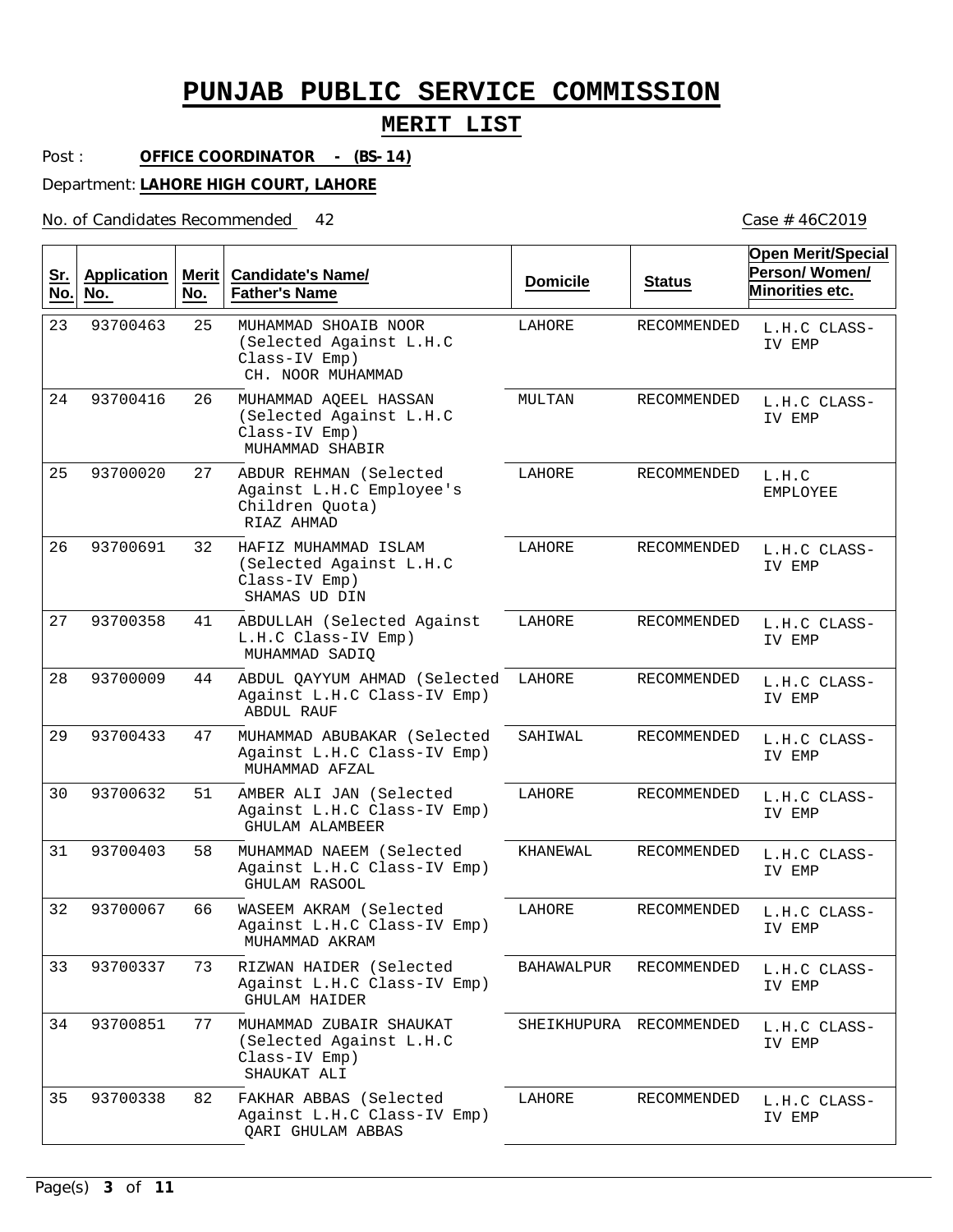## **MERIT LIST**

Post : **OFFICE COORDINATOR - (BS-14)**

Department: **LAHORE HIGH COURT, LAHORE**

No. of Candidates Recommended

| <u>Sr.</u><br>No. | <b>Application</b><br>No. | <b>Merit</b><br>No. | Candidate's Name/<br><b>Father's Name</b>                                                        | <b>Domicile</b>   | <b>Status</b>      | <b>Open Merit/Special</b><br>Person/Women/<br>Minorities etc. |
|-------------------|---------------------------|---------------------|--------------------------------------------------------------------------------------------------|-------------------|--------------------|---------------------------------------------------------------|
| 36                | 93700557                  | 83                  | MUHAMMAD RILAL HASAN<br>(Selected Against L.H.C<br>Class-IV Emp)<br>ZAHOOR HUSSAIN               | OKARA             | <b>RECOMMENDED</b> | L.H.C CLASS-<br>IV EMP                                        |
| 37                | 93700705                  | 87                  | ARIF HUSSAIN (Selected<br>Against L.H.C Class-IV Emp)<br>RIAZ HUSSAIN                            | M. GARH           | <b>RECOMMENDED</b> | L.H.C CLASS-<br>IV EMP                                        |
| 38                | 93700192                  | 93                  | HAFIZ MUHAMMAD SALEEM<br>(Selected Against L.H.C<br>Class-IV Emp)<br>GHULAM MUHAMMAD KHAN BALOCH | <b>BAHAWALPUR</b> | <b>RECOMMENDED</b> | L.H.C CLASS-<br>IV EMP                                        |
| 39                | 93700434                  | 98                  | SAAD AFZAL (Selected Against M. GARH<br>L.H.C Class-IV Emp)<br>MUHAMMAD AFZAL NIZAMI             |                   | RECOMMENDED        | L.H.C CLASS-<br>IV EMP                                        |
| 40                | 93700646                  | 102                 | MOSHIN NASEEM (Selected<br>Against L.H.C Class-IV Emp)<br>MUHAMMAD NASEEM                        | LAHORE            | <b>RECOMMENDED</b> | L.H.C CLASS-<br>IV EMP                                        |
| 41                | 93700635                  | 106                 | IMRAN SHAUKAT (Selected<br>Against L.H.C Class-IV Emp)<br>SHAUKAT ALI                            | LAHORE            | RECOMMENDED        | L.H.C CLASS-<br>IV EMP                                        |
| 42                | 93700252                  | 107                 | KHURAM AYUB (Selected<br>Against L.H.C Class-IV Emp)<br><b>AYUB MASIH</b>                        | LAHORE            | RECOMMENDED        | L.H.C CLASS-<br>IV EMP                                        |

| Following Candidate(s) Could Not Come In the Orbit of Selection |
|-----------------------------------------------------------------|
|                                                                 |
|                                                                 |

|                | 93700233 23 |    | SHAHID IQBAL (L.H.C<br>Employee's Children Quota)<br>KHALID IOBAL                              | RAWALPINDI NOT RECOMMENDED |                 |
|----------------|-------------|----|------------------------------------------------------------------------------------------------|----------------------------|-----------------|
| $\mathfrak{D}$ | 93700353    | 24 | HAFIZA SHUMAIM AKRAM (L.H.C) BAHAWALPUR<br>Employee's Children Quota)<br>SHEIKH MUHAMMAD AKRAM |                            | NOT RECOMMENDED |
| 3              | 93700298    | 28 | MUHAMMAD HASHIM (L.H.C<br>Employee's Children Quota)<br>MUHAMMAD IMRAN NAZIR                   | MULTAN                     | NOT RECOMMENDED |
| 4              | 93700612    | 29 | MOMNA MUSTAFA (L.H.C<br>Employee's Children Quota)<br>GHULAM MUSTAFA                           | MULTAN                     | NOT RECOMMENDED |
| 5              | 93700214    | 30 | GHULAM MUSTAFA HAIDER<br>(L.H.C Employee's Children<br>Ouota)<br>IOBAL HAIDER                  | LAHORE                     | NOT RECOMMENDED |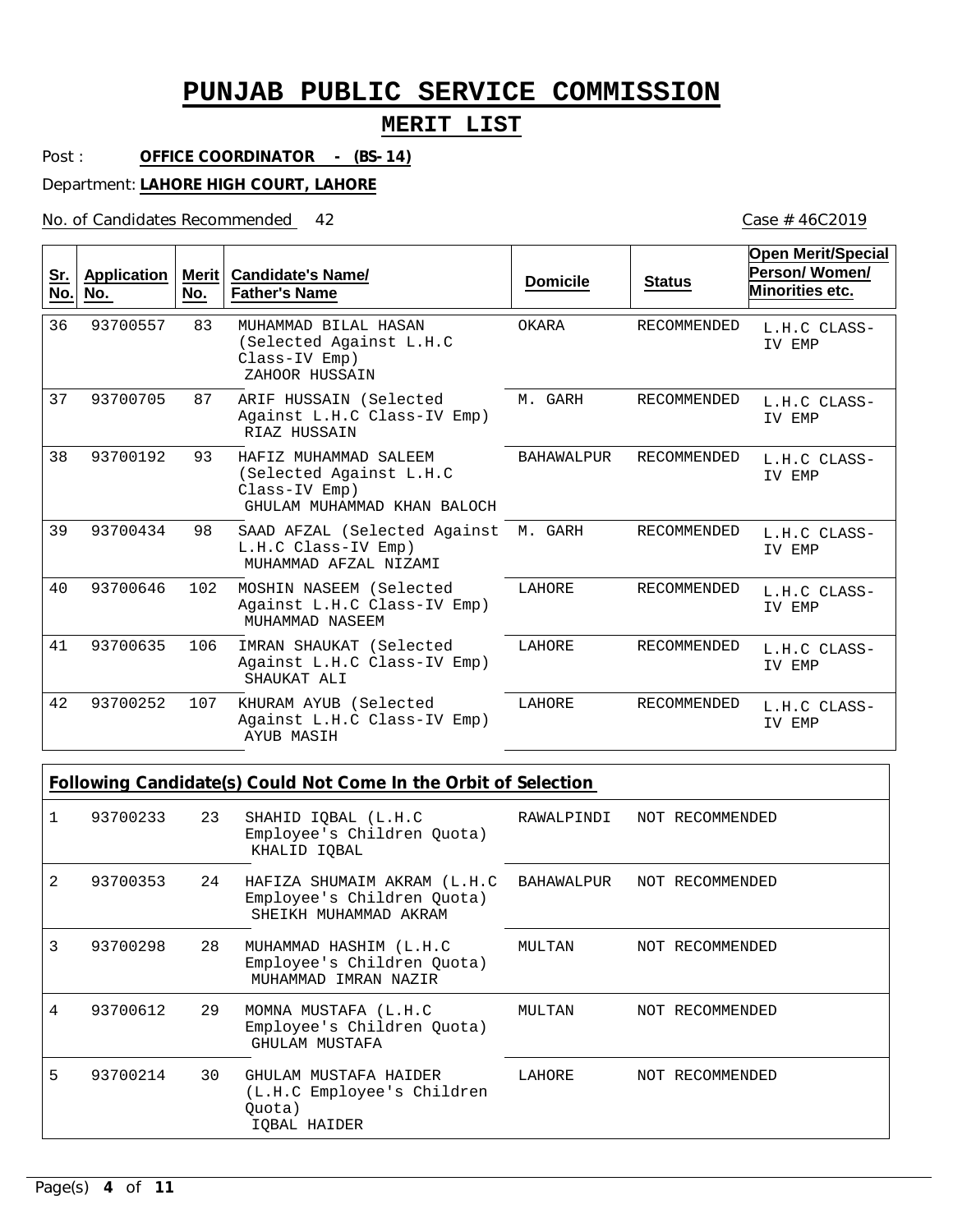### **MERIT LIST**

Post : **OFFICE COORDINATOR - (BS-14)**

Department: **LAHORE HIGH COURT, LAHORE**

No. of Candidates Recommended

| <u>Sr.</u><br>No. | <b>Application</b><br>No. | No. | Merit   Candidate's Name/<br><b>Father's Name</b>                                       | <b>Domicile</b> | <b>Status</b>   | <b>Open Merit/Special</b><br>Person/Women/<br>Minorities etc. |
|-------------------|---------------------------|-----|-----------------------------------------------------------------------------------------|-----------------|-----------------|---------------------------------------------------------------|
|                   |                           |     |                                                                                         |                 |                 |                                                               |
| 6                 | 93700172                  | 31  | MOIN AKHTER (L.H.C<br>Employee's Children Quota)<br>FAZAL AHMED                         | LAHORE          | NOT RECOMMENDED |                                                               |
| 7                 | 93700590                  | 33  | MUHAMMAD TALHA AZIZ (L.H.C<br>Employee's Children Quota)<br>ABDUL MAJID                 | LAHORE          | NOT RECOMMENDED |                                                               |
| 8                 | 93700173                  | 34  | RANA MUHAMMAD ARSLAN ZAHID<br>(L.H.C Employee's Children<br>Quota)<br>RANA ZAHID BASHIR | LAHORE          | NOT RECOMMENDED |                                                               |
| 9                 | 93700057                  | 35  | MUHAMMAD HASAN (L.H.C<br>Employee's Children Quota)<br>SHAHID NASEER                    | LAHORE          | NOT RECOMMENDED |                                                               |
| 10                | 93700418                  | 36  | MIAN AZIZ UR REHMAN (L.H.C<br>Employee's Children Quota)<br>MUHAMMAD ANWAR              | LAHORE          | NOT RECOMMENDED |                                                               |
| 11                | 93700480                  | 37  | ZAIRA IQBAL (L.H.C<br>Employee's Children Quota)<br>MUHAMMAD IQBAL KHAWAJA              | LAHORE          | NOT RECOMMENDED |                                                               |
| 12                | 93700880                  | 38  | MUHAMMAD AYAZ (L.H.C<br>Employee's Children Quota)<br>RIAZ AHMED                        | LAHORE          | NOT RECOMMENDED |                                                               |
| 13                | 93700628                  | 39  | ANZAH NOOR (L.H.C<br>Employee's Children Quota)<br>MUHAMMAD RAFIQUE                     | LAHORE          | NOT RECOMMENDED |                                                               |
| 14                | 93700319                  | 40  | NIDA ZAFAR (L.H.C<br>Employee's Children Quota)<br>ZAFAR IQBAL                          | LAHORE          | NOT RECOMMENDED |                                                               |
| 15                | 93700142                  | 42  | MUHAMMAD ASADULLAH KHAN<br>(L.H.C Employee's Children<br>Quota)<br>MUHAMMAD YAMIN KHAN  | LAHORE          | NOT RECOMMENDED |                                                               |
| 16                | 93700364                  | 43  | MUHAMMAD ABDULLAH (L.H.C<br>Employee's Children Quota)<br>MUHAMMAD IQBAL AHMAD          | BAHAWALPUR      | NOT RECOMMENDED |                                                               |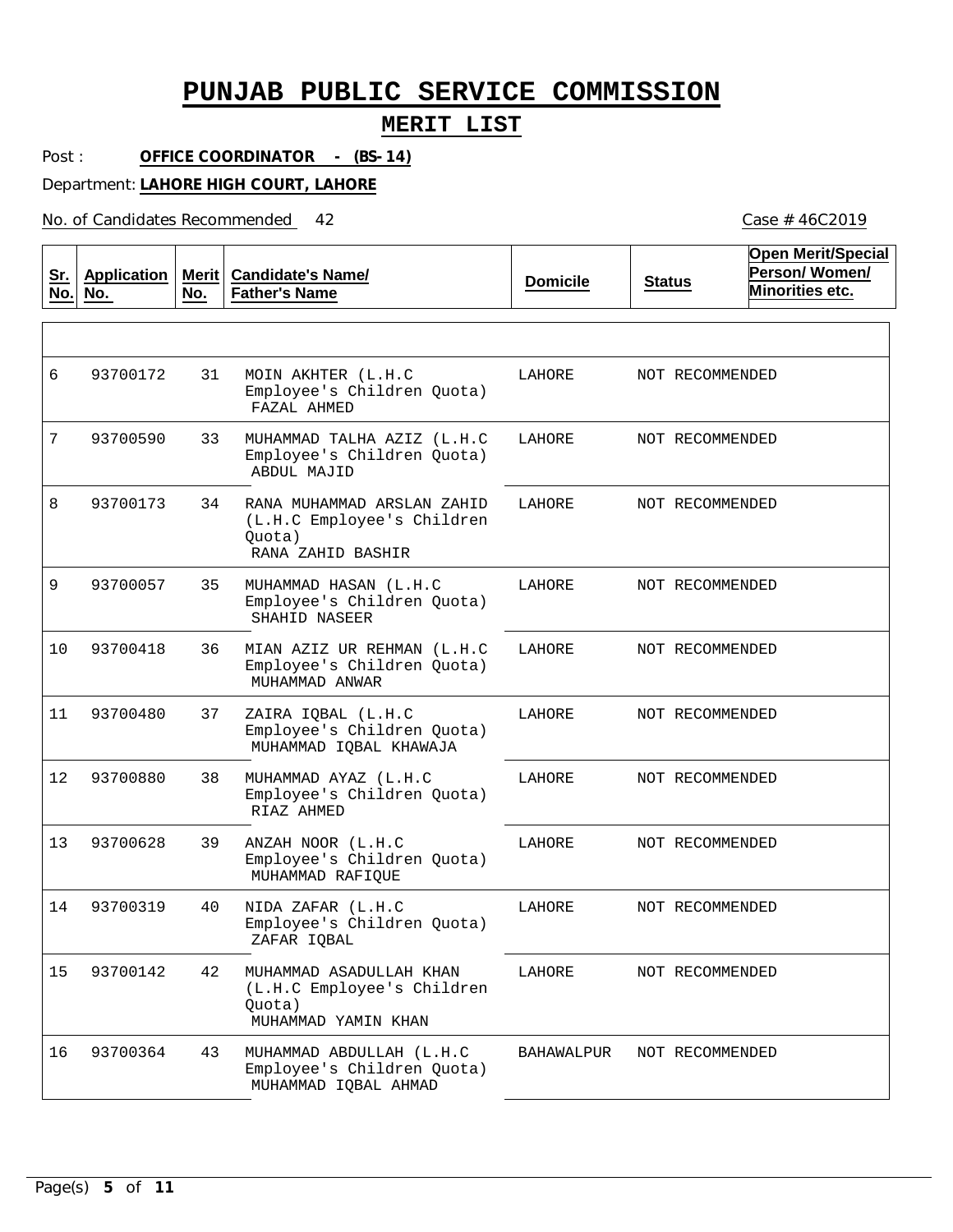### **MERIT LIST**

Post : **OFFICE COORDINATOR - (BS-14)**

Department: **LAHORE HIGH COURT, LAHORE**

No. of Candidates Recommended

**Sr. No. Application No. Merit Candidate's Name/ No. Father's Name Domicile Status Open Merit/Special Person/ Women/ Minorities etc.** 45 46 MEHR UN NISA (L.H.C 48 49 50 52 53 54 55 56 57 USMAN AHMAD ALVI (L.H.C Employee's Children Quota) Employee's Children Quota) ABID ALI (L.H.C Employee's Children Quota) MUHAMMAD HAMZA AKHTAR (L.H.C Employee's Children Quota) KAINAT (L.H.C Employee's Children Quota) AFIA YAQOOB BUTT (L.H.C Employee's Children Quota) MUHAMMAD UMAR SHAHZAD (L.H.C Employee's Children Quota) ARSLAN HAIDER (L.H.C Employee's Children Quota) ARSHIA FAYYAZ (L.H.C Employee's Children Quota) MUHAMMAD AHMAD JAVED (L.H.C MULTAN Employee's Children Quota) MUHAMMAD HARIS JAVED (L.H.C LAHORE Employee's Children Quota) ABDUL SATTAR ALVI MALIK KHIZAR HAYAT MUHAMMAD BASHIR MUHAMMAD AKHTAR MUHAMMAD ISHAQUE YAQOOB BUTT ABDUL SHAKOOR GHULAM HAIDER M FAYYAZ ASLAM JAVED IQBAL JAVED RASHEED 17 93700924 18 93700216 19 93700331 20 93700993 21 22 93700425 23 93700699 24 93700708 25 26 93700712 27 93700304 93700181 93700592 LAHORE LAHORE SHEIKHUPURA NOT RECOMMENDED LAHORE LAHORE LAHORE LAHORE BAHAWALPUR LAHORE NOT RECOMMENDED NOT RECOMMENDED NOT RECOMMENDED NOT RECOMMENDED NOT RECOMMENDED NOT RECOMMENDED NOT RECOMMENDED NOT RECOMMENDED NOT RECOMMENDED NOT RECOMMENDED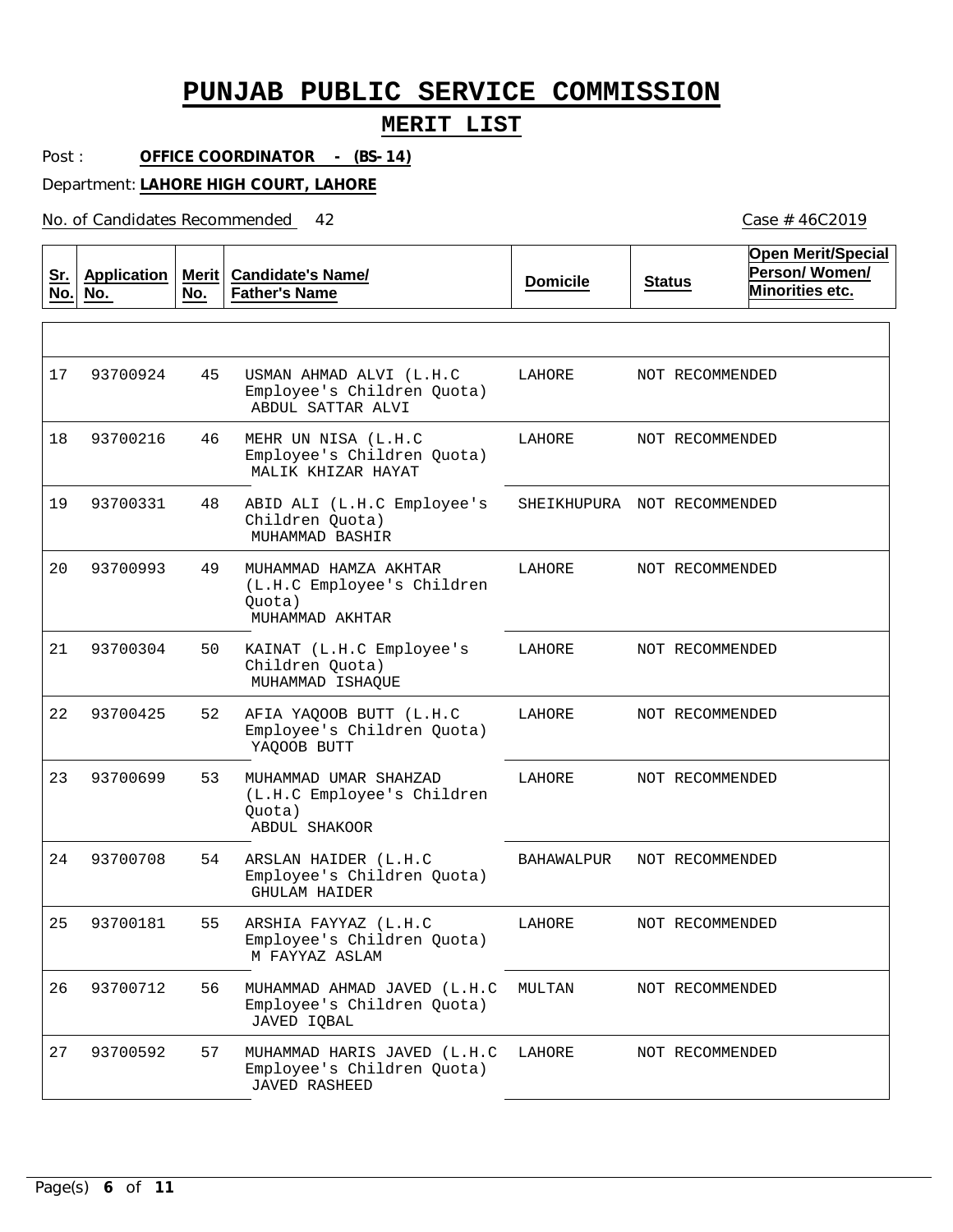### **MERIT LIST**

Post : **OFFICE COORDINATOR - (BS-14)**

Department: **LAHORE HIGH COURT, LAHORE**

No. of Candidates Recommended

| <u>Sr.</u><br>No. | <b>Application</b><br>No. | No. | Merit   Candidate's Name/<br><b>Father's Name</b>                                                   | <b>Domicile</b> | <b>Status</b>   | <b>Open Merit/Special</b><br>Person/Women/<br>Minorities etc. |
|-------------------|---------------------------|-----|-----------------------------------------------------------------------------------------------------|-----------------|-----------------|---------------------------------------------------------------|
|                   |                           |     |                                                                                                     |                 |                 |                                                               |
| 28                | 93700676                  | 59  | MUHAMMAD WAQAR (L.H.C<br>Employee's Children Quota)<br>SALEEM AKHTAR                                | BAHAWALPUR      | NOT RECOMMENDED |                                                               |
| 29                | 93700769                  | 60  | MUHAMMAD FAHEEM YOUSAF<br>(L.H.C Employee's Children<br>Quota)<br>HAFIZ MUHAMMAD YOUSAF             | LAHORE          | NOT RECOMMENDED |                                                               |
| 30                | 93700294                  | 61  | MUHAMMAD HAMZA MASUD<br>GHUMMAN (L.H.C Employee's<br>Children Quota)<br>MUHAMMAD MASUD MAZHAR GHUMM | LAHORE          | NOT RECOMMENDED |                                                               |
| 31                | 93700938                  | 62  | MUHAMMAD ADEEL SAFDAR<br>(L.H.C Employee's Children<br>Quota)<br>SAFDAR ALI SABIR                   | LAHORE          | NOT RECOMMENDED |                                                               |
| 32                | 93700348                  | 63  | MUHAMMAD UMAR KAZAM ALI<br>(L.H.C Employee's Children<br>Quota)<br>KAZIM ALI                        | LAHORE          | NOT RECOMMENDED |                                                               |
| 33                | 93700100                  | 64  | DANIYAL USMAN MALIK (L.H.C<br>Employee's Children Quota)<br>USMAN GHANI                             | LAHORE          | NOT RECOMMENDED |                                                               |
| 34                | 93700675                  | 65  | LARAIB SATTAR (L.H.C<br>Employee's Children Quota)<br>ABDUL SATTAR                                  | LAHORE          | NOT RECOMMENDED |                                                               |
| 35                | 93700914                  | 67  | MUHAMMAD NAVEED SAFDAR<br>(L.H.C Employee's Children<br>Ouota)<br>SAFDAR ALI SABIR                  | LAHORE          | NOT RECOMMENDED |                                                               |
| 36                | 93700825                  | 68  | MADIHA HANIF (L.H.C<br>Employee's Children Quota)<br>MUHAMMAD HANIF                                 | BAHAWALPUR      | NOT RECOMMENDED |                                                               |
| 37                | 93700152                  | 69  | MUHAMMAD WAQAS (L.H.C<br>Employee's Children Quota)<br>MUHAMMAD HAFEEZ KHALID                       | BAHAWALPUR      | NOT RECOMMENDED |                                                               |
| 38                | 93700095                  | 70  | AQIB RIAZ (L.H.C Employee's<br>Children Quota)<br>MUHAMMAD RIAZ                                     | RAWALPINDI      | NOT RECOMMENDED |                                                               |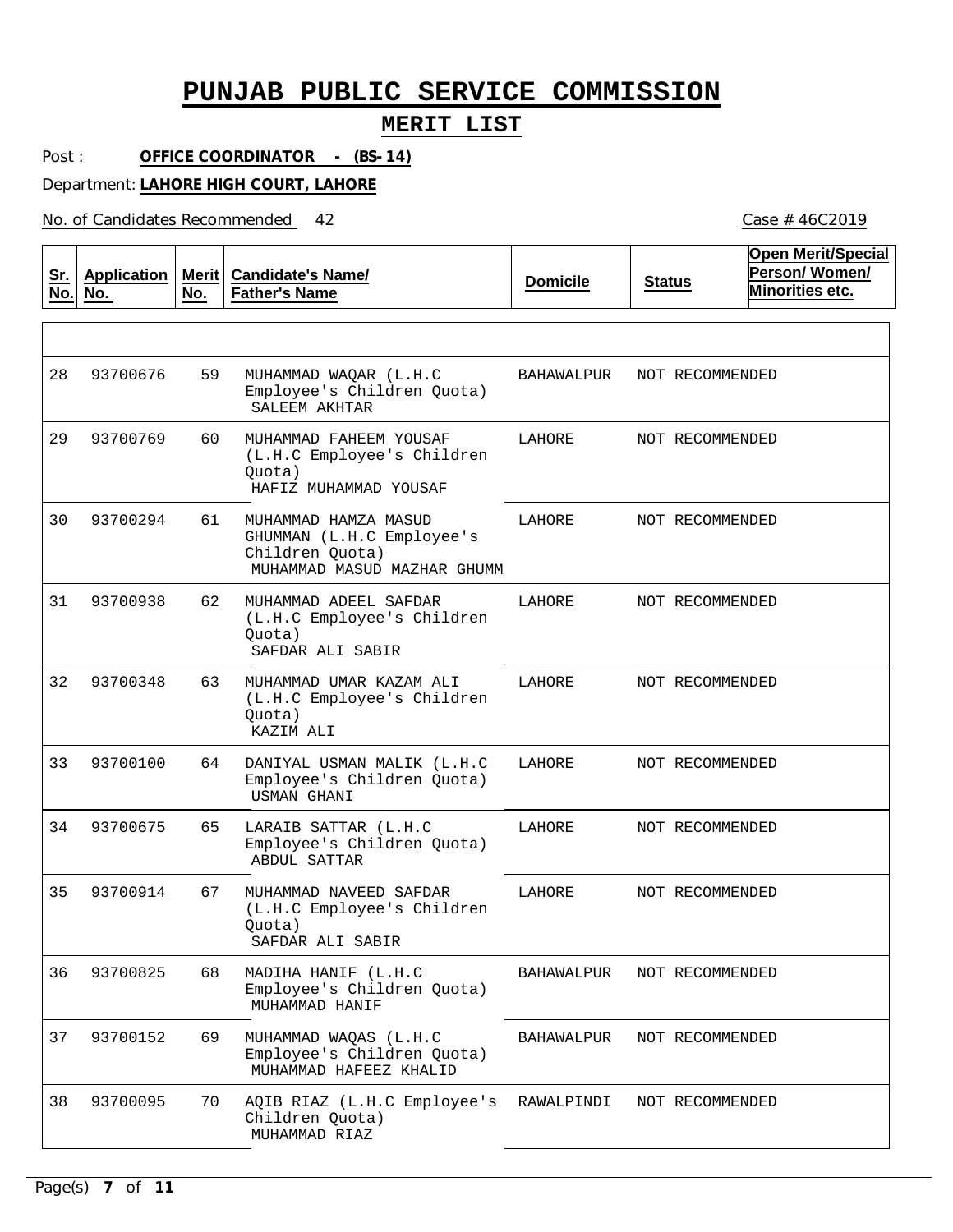### **MERIT LIST**

Post : **OFFICE COORDINATOR - (BS-14)**

Department: **LAHORE HIGH COURT, LAHORE**

No. of Candidates Recommended

**Sr. No. Application No. Merit No. Candidate's Name/ Father's Name Domicile Status Open Merit/Special Person/ Women/ Minorities etc.** 71 72 74 75 76 78 79 80 81 84 85 86 ADEEL TANVEER (L.H.C Employee's Children Quota) MUHAMMAD HASHIR (L.H.C Employee's Children Quota) MUHAMMAD FAHAD HASSAN SHAHID (L.H.C Employee's Children Quota) USHBA ASHRAF (L.H.C Employee's Children Quota) IRFAN KHALID (L.H.C Employee's Children Quota) FAREEHA SALEEM (L.H.C Employee's Children Quota) USMAN SHABBIR (L.H.C Employee's Children Quota) RAMISH ASLAM (L.H.C Employee's Children Quota) MURTAZA ALI SHAH (L.H.C Employee's Children Quota) HIRA ISHTIAQ (L.H.C Employee's Children Quota) ZAROON HUSSAIN (L.H.C Employee's Children Quota) SIDRA ASHRAF (L.H.C Employee's Children Quota) TANVEER REHMAT AWAN MUHAMMAD FAYYAZ ASLAM MUHAMMAD SHAHID HUSSAIN MUHAMMAD ASHRAF KHAN KHALID NAZIR MUHAMMAD SALEEM SHABBIR AHMAD MUHAMMAD ASLAM AMJAD HUSSAIN SHAH MUHAMMAD ISHTIAQ ZAMEER HUSSAIN MUHAMMAD ASHRAF 39 40 41 42 93700555 43 44 45 46 47 48 49 50 93700144 93700179 93700941 93700207 93700378 93700050 93700781 93700066 93700468 93700209 93700741 LAHORE LAHORE SAHIWAL LAHORE LAHORE LAHORE LAHORE T.T. SINGH LAHORE LAHORE LAHORE JEHLUM NOT RECOMMENDED NOT RECOMMENDED NOT RECOMMENDED NOT RECOMMENDED NOT RECOMMENDED NOT RECOMMENDED NOT RECOMMENDED NOT RECOMMENDED NOT RECOMMENDED NOT RECOMMENDED NOT RECOMMENDED NOT RECOMMENDED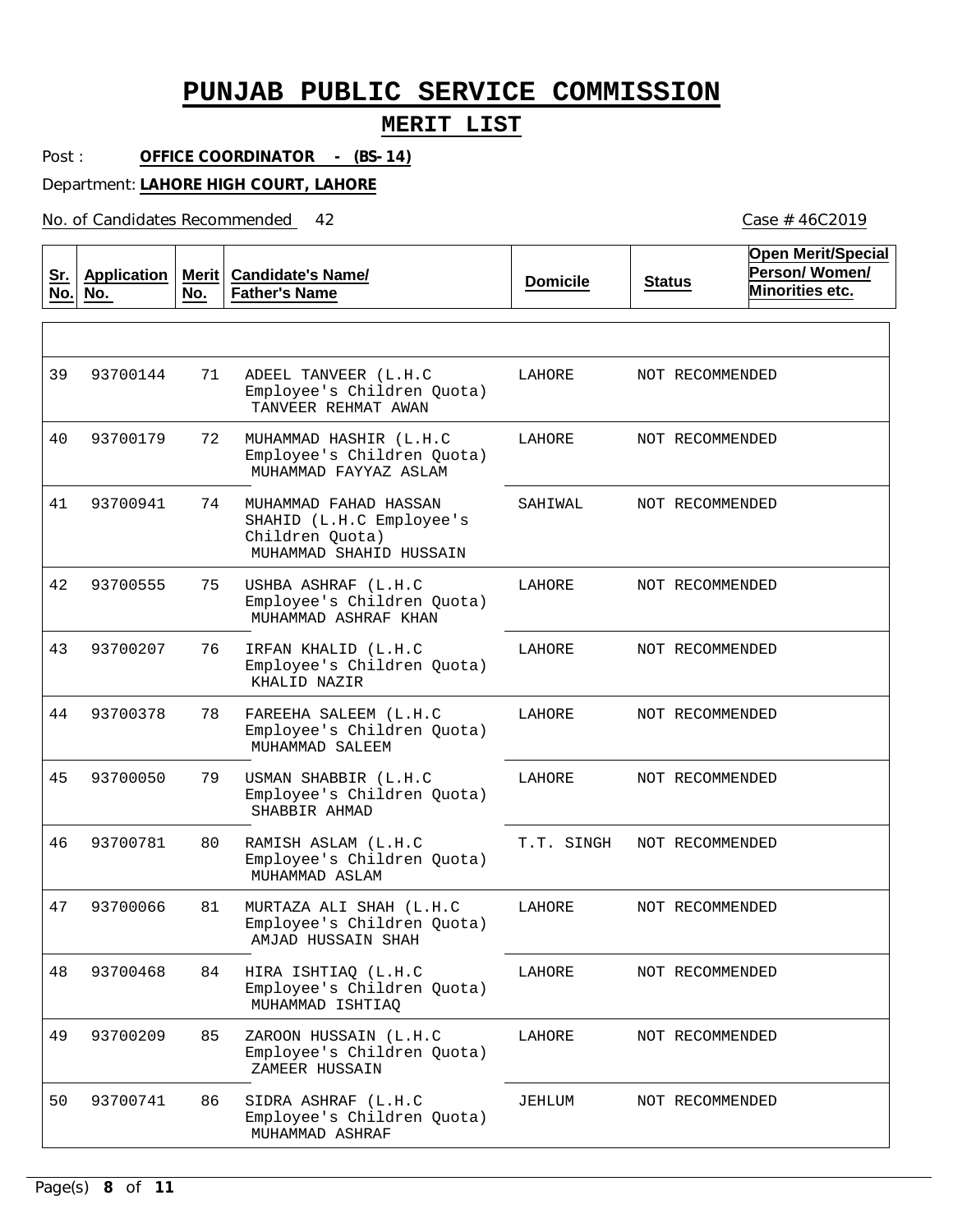#### **MERIT LIST**

Post : **OFFICE COORDINATOR - (BS-14)**

Department: **LAHORE HIGH COURT, LAHORE**

No. of Candidates Recommended

**Sr. No. Application No. Merit No. Candidate's Name/ Father's Name Domicile Status Open Merit/Special Person/ Women/ Minorities etc.** 88 89 90 91 92 94 95 96 97 99 100 MALIK OWAIS RAZA (L.H.C 101 RIDA SAJJAD (L.H.C ALINA FATIMA (L.H.C Employee's Children Quota) SAMI ULLAH (L.H.C Employee's Children Quota) WALEED SARDAR (L.H.C Employee Children Quota) (Additional Marks) NEELUM GHANI (L.H.C Employee's Children Quota) MUHAMMAD AQIB (L.H.C Employee's Children Quota) MUHAMMAD ASAD (L.H.C Employee's Children Quota) UMAIR KHALID (L.H.C Employee's Children Quota) MUHAMMAD JUNAID RAZA (L.H.C Employee's Children Quota) AMJAD ALI (L.H.C Employee's Children Quota) AWAIS AHMED (L.H.C Employee's Children Quota) Employee's Children Quota) Employee's Children Quota) MUHAMMAD RIAZ MUHAMMAD RAMZAN SARDAR MUHAMMAD ABDUL GHANI MALIK KHIZAR HAYAT MUHAMMAD ILYAS KHALID MUHAMMAD SHAREEF RANA TARIQ MEHMOOD USMAN GULL MALIK ISHFAQ AHMAD HAFIZ SAJJAD AHMED 51 52 93700069 53 54 93700329 55 56 57 58 59  $60$ 61 62 93700073 93700855 93700212 93700350 93700704 93701038 93700240 93700729 93700608 93700573 LAHORE LAHORE LAHORE RAWALPINDI LAHORE LAHORE LAHORE T.T. SINGH CHAKWAL MIANWALI MULTAN LAHORE NOT RECOMMENDED NOT RECOMMENDED NOT RECOMMENDED NOT RECOMMENDED NOT RECOMMENDED NOT RECOMMENDED NOT RECOMMENDED NOT RECOMMENDED NOT RECOMMENDED NOT RECOMMENDED NOT RECOMMENDED NOT RECOMMENDED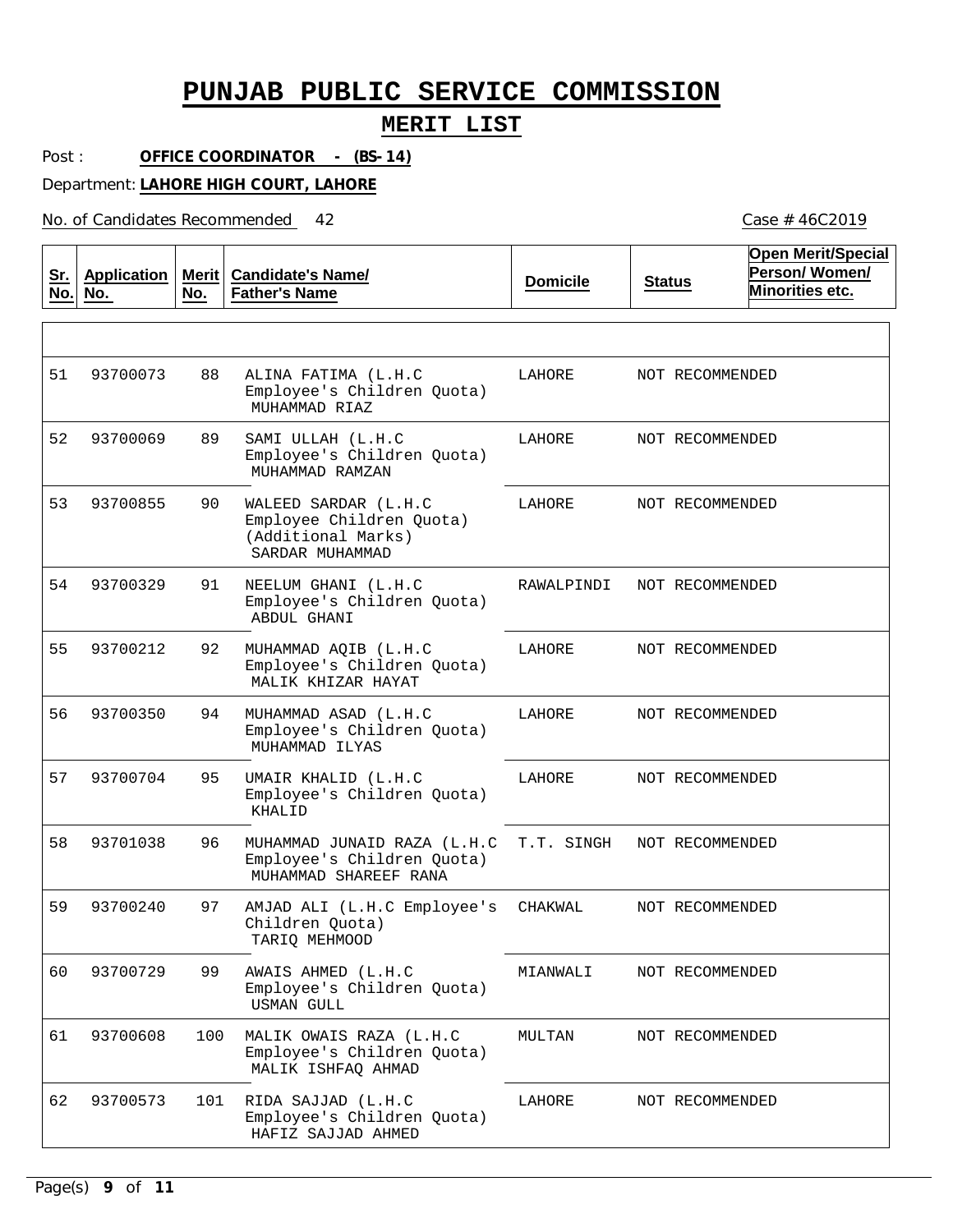### **MERIT LIST**

Case # 46C2019

Post : **OFFICE COORDINATOR - (BS-14)**

Department: **LAHORE HIGH COURT, LAHORE**

No. of Candidates Recommended

**Sr. No. Application No. Merit No. Candidate's Name/ Father's Name Domicile Status Open Merit/Special Person/ Women/ Minorities etc.** 103 HARIS RAIS KHAN (L.H.C 104 ZAHRA IRSHAD (L.H.C 105 SYED UMAR ZAMEER (L.H.C Employee's Children Quota) Employee's Children Quota) Employee's Children Quota) RAIS KHAN IRSHAD ULLAH RANA ZAMEER HUSSAIN SHAH 63 64 65 93700662 93701039 93700783 LAHORE LAHORE M.B.DIN NOT RECOMMENDED NOT RECOMMENDED NOT RECOMMENDED

|   |          | Following Candidate(s) Could Not Qualify the Interview                                |            |      |
|---|----------|---------------------------------------------------------------------------------------|------------|------|
|   |          |                                                                                       |            |      |
| 1 | 93700614 | MARYAM MUSTAFA (L.H.C<br>Employee's Children Ouota)<br>GHULAM MUSTAFA                 | MULTAN     | FAIL |
| 2 | 93701052 | AYESHA IRSHAD (L.H.C<br>Employee's Children Quota)<br>IRSHAD ULLAH RANA               | LAHORE     | FAIL |
| 3 | 93700317 | MUHAMMAD HARIS KHAN (L.H.C<br>Employee's Children Quota)<br>TANVEER AHMED KHAN        | LAHORE     | FAIL |
| 4 | 93700427 | JABBAR (L.H.C Employee's<br>Children Quota)<br>TARIO HUSSAIN SHAH                     | BAHAWALPUR | FAIL |
| 5 | 93700620 | ADIL SHABIR (L.H.C<br>Employee's Children Quota)<br>SHABIR HUSSAIN                    | LAHORE     | FAIL |
| 6 | 93700619 | MUHAMMAD WASEEM (L.H.C<br>Employee's Children Quota)<br>JAVED NASEEM                  | LAHORE     | FAIL |
| 7 | 93700464 | MUHAMMAD ABUBAKER ISHTIAO<br>(L.H.C Employee's Children<br>Ouota)<br>MUHAMMAD ISHTIAO | LAHORE     | FAIL |
| 8 | 93700603 | NOOR-UL-HUDA (L.H.C<br>Employee's Children Quota)<br>GHULAM MURTAZA                   | LAHORE     | FAIL |